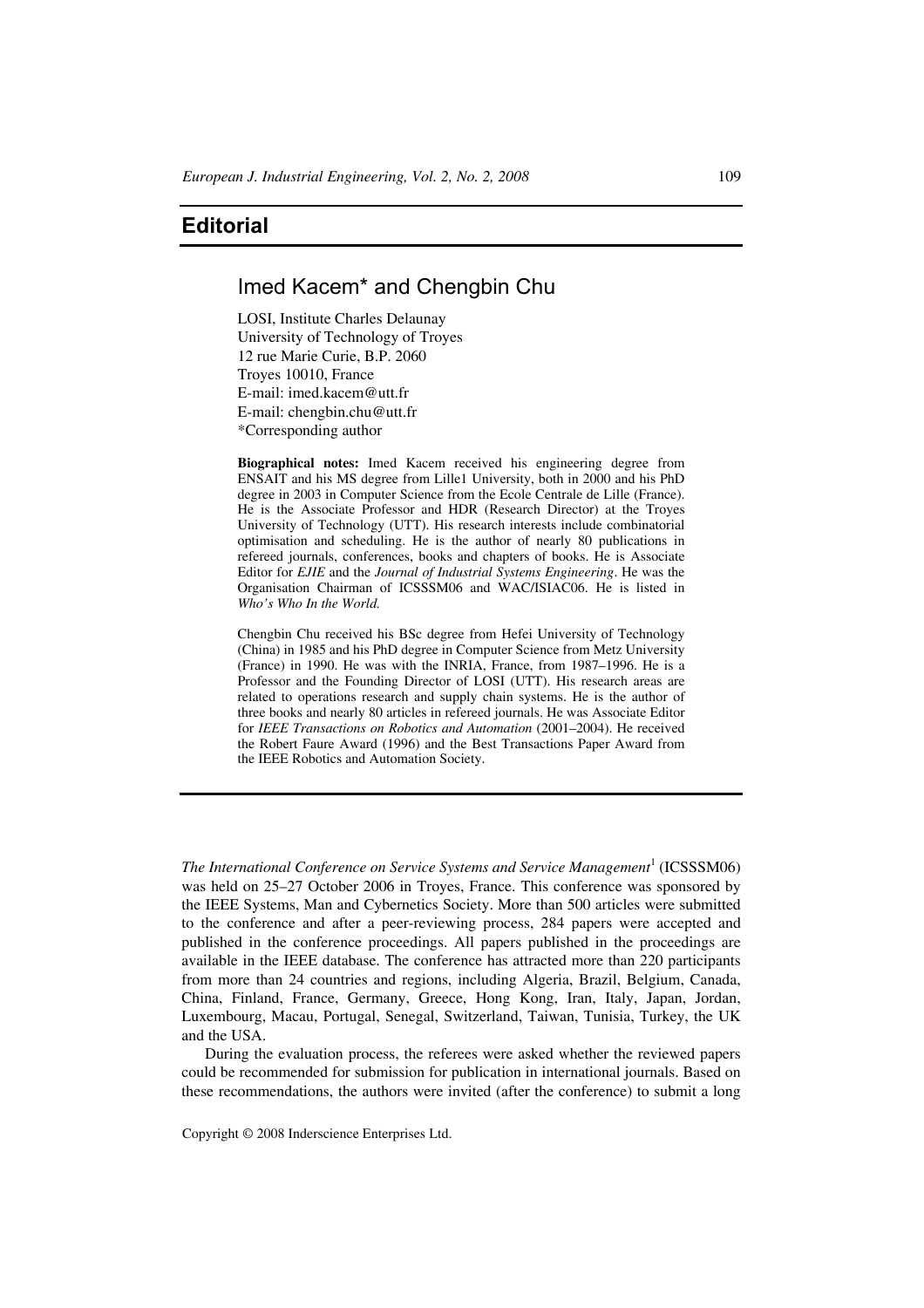### 110 *I. Kacem and C. Chu*

version of their papers for possible publication in a special issue of the *European Journal of Industrial Engineering*. Each of the received manuscripts was re-reviewed by three independent reviewers who were experts in their area, following the editorial policy of the *European Journal of Industrial Engineering*. Some papers required several revisions before final acceptance.

The papers included in this special issue are about mathematical approaches to combinatorial optimisation. This topic is of very significant scientific interest and practical relevance. Along with economic globalisation, the competition is becoming more and more intensive. All companies, regardless of their sector of activities, attempt to optimise their activities in every level. However, almost all such problems are NP-hard combinatorial optimisation problems. Effective approaches for solving such problems can drastically improve the performance of the companies and contribute to the social progress. On the other hand, despite the practical relevance, it is very challenging to find effective approaches from a scientific point of view due to the NP-hardness of the problems. The papers make significant contributions to this challenging area. After a careful evaluation process, only five articles were accepted for publication in this special issue.

Kerivin *et al.* consider a variant of the pickup and delivery problem. They assume that any demand may be dropped off elsewhere than at its destination, picked up later by the same or another vehicle, and so on until it has reached its destination. They study the complexity of this problem and present two mixed-integer linear programming formulations based on a space-time graph. Some valid inequalities are proposed for the problem, along with separation routines. Such inequalities may be added in order to improve the associated linear relaxations. Based on these results, they develop a branch-and-cut algorithm for solving the problem, and present some computational results.

Hifi *et al.* consider the well-known knapsack problem. They propose an adaptive branch-and-bound algorithm for solving the problem exactly, and provide the limits of the sensitivity intervals which guarantee the stability of the optimal solution when the profit of any arbitrary item is perturbed. Moreover, an adaptation of the exact algorithm for the perturbation of the weight coefficient of an arbitrary item is proposed. The computational results show the effectiveness of the proposed algorithm.

Pessan *et al.* study a practical industrial production resetting problem. They present how such a problem can be identified as an unrelated parallel machine scheduling problem with release dates and delivery times where the resources are the operators. They show that the data structure allows simplifying the studied problem into an assignment problem, even when we take into account the availability constraints of the operators. A branch-and-bound algorithm is proposed for solving the problem. This method has been tested on both industrial and random instances.

Augusto *et al.* study the surgery operation scheduling problem. Three types of resources are considered: transporters, operating rooms and recovery beds. In the studied problem, a patient is first transported from the ward to the operating theatre, is operated on in an operating room, and then immediately transferred to a recovery bed before being transported back to the ward. The operating room needs to be cleaned after the surgery before starting another operation. The aim is to assign patients to transporters, operating rooms and recovery beds in order to minimise an objective function of their completion